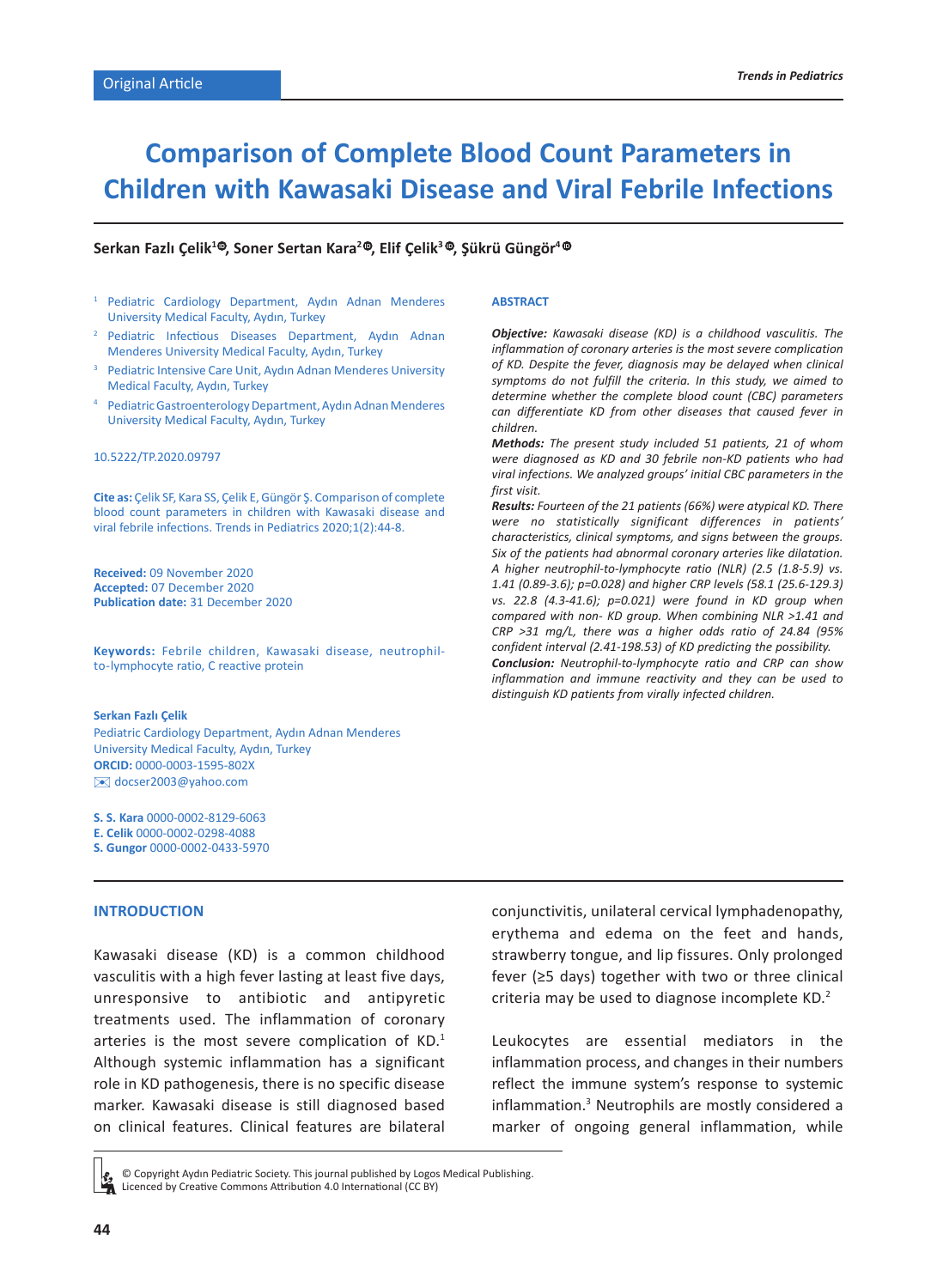lymphocytes are considered a regulator of the immune system.<sup>4</sup> Although neutrophils are dominant in the acute fever period, leukocyte counts increase in patients with KD.<sup>1,5,6</sup> Fever is frequent during bacteremia and viral infections as pro-inflammatory cytokines such as tumor necrosis factor (TNF- $\alpha$ ), interleukin 1 (IL-1), and IL-6 induce fever.<sup>7</sup> Parameters such as the NLR already rise during the febrile period due to these cytokines. In a review, peripheral blood leucocyte ratios are shown to be helpful biomarkers that reflect viral and bacteremia infections.<sup>8</sup>

Unfortunately, the value of complete blood count (CBC) parameters for predicting KD has never been compared with non-KD children with fever due to bacteremia and viral infections. The present retrospective study was performed to determine whether the CBC parameters can differentiate KD from infected children with fever.

## **MATERIAL and METHODS**

The medical data of KD patients at the hospital were reviewed from January 2017 to September 2020. The study was approved by the Ethics Committee of Adnan Menderes University (Turkey) (2020/229). Five principal clinical manifestations and including fever >38°C were used to diagnosed KD. When clinical manifestations did not fulfil criteria, and other diseases could be excluded, incomplete KD was diagnosed.<sup>2</sup> Neutrophils and leukocyte counts were measured during the acute febrile phase using the same automated blood cell counter. Intravenous immunoglobulin (2 g/kg) was used to treat all KD and incomplete KD patients. Acetylsalicylic acid (ASA) treatment was started at a dose of 80-100 mg/kg/day along with IVIG. The ASA dose was reduced to the antiaggregant dose (3-5 mg/kg/day) during the convalescent period. Acetylsalicylic acid treatment was continued for an average of 21 days or less according to the clinical condition of the patient. We repeated IVIG treatment if the fever continued despite the first IVIG therapy. Intravenous immunoglobulin resistance was defined as fever continued (>24h) after IVIG.

In this study, we compared CBC parameters of

patients with KD and virally infected children who had fever longer than four days and did not meet AHA diagnostic criteria. The non-KD group consisted of children with viral upper respiratory tract diseases. We also excluded non-KD patients with suspected infectious diseases, including Epstein-Barr virüs infection, adenovirus infection, bacterial cervical lymphadenitis, or scarlet fever.

SPSS version 20 (SPSS, Inc., Chicago, Illinois) was used to analyze. Data are expressed as mean±SE or as percentages, as appropriate. The chi-square tests for nominal data, unpaired Student's t-tests for continuous data, and paired Student's t-tests for leukocyte profiles were used to perfom. To assess NLR's predictive value in KD, curves and the most discriminating cut-off values were identified. The multivariate logistic regression analysis was used to test significant differences between the groups on univariate analysis. A p-value under 0.05 was considered statistical significance.

# **Results**

The present study included 51 patients, including 21 KD and 30 controls, who were non-KD patients with fever due to infections. Fourteen of the 21 patients (66%) were atypical KD on the diagnosis. Six (42%) of atypical KD patients and 2 (28%) KD patients had abnormal coronary arteries like dilatation. IVIG treatment was repeated because fever continued in three patients despite first IVIG therapy. After the second IVIG therapy, the fever of these patients also decreased. We could not compare IVIG-responsive and IVIG-resistant groups due to the small numbers of IVIG-resistant group.

The mean ages were 2.8 (1.9-4.6) and 1.9 (1.4-4.2) years, and the duration of fever was 4.2 (3-6) and 4.4 (3-6) days for KD and non-KD groups, respectively. There were no statistically significant differences between patients' characteristics (Table 1). There were a higher NLR (2.5 (1.8-5.9) vs. 1.41 (0.89-3.6); p=0.028) and higher CRP levels (58.1 (25.6-129.3) vs. 22.8 (4.3-41.6); p=0.021) (Table 2).

ROC curve presented NLR>1.41 (sensitivity 92%, specificity 49.4%, p=0.017, Odds ratio 1.56, 95% confident interval (1.22-1.84) and CRP>31 mg/L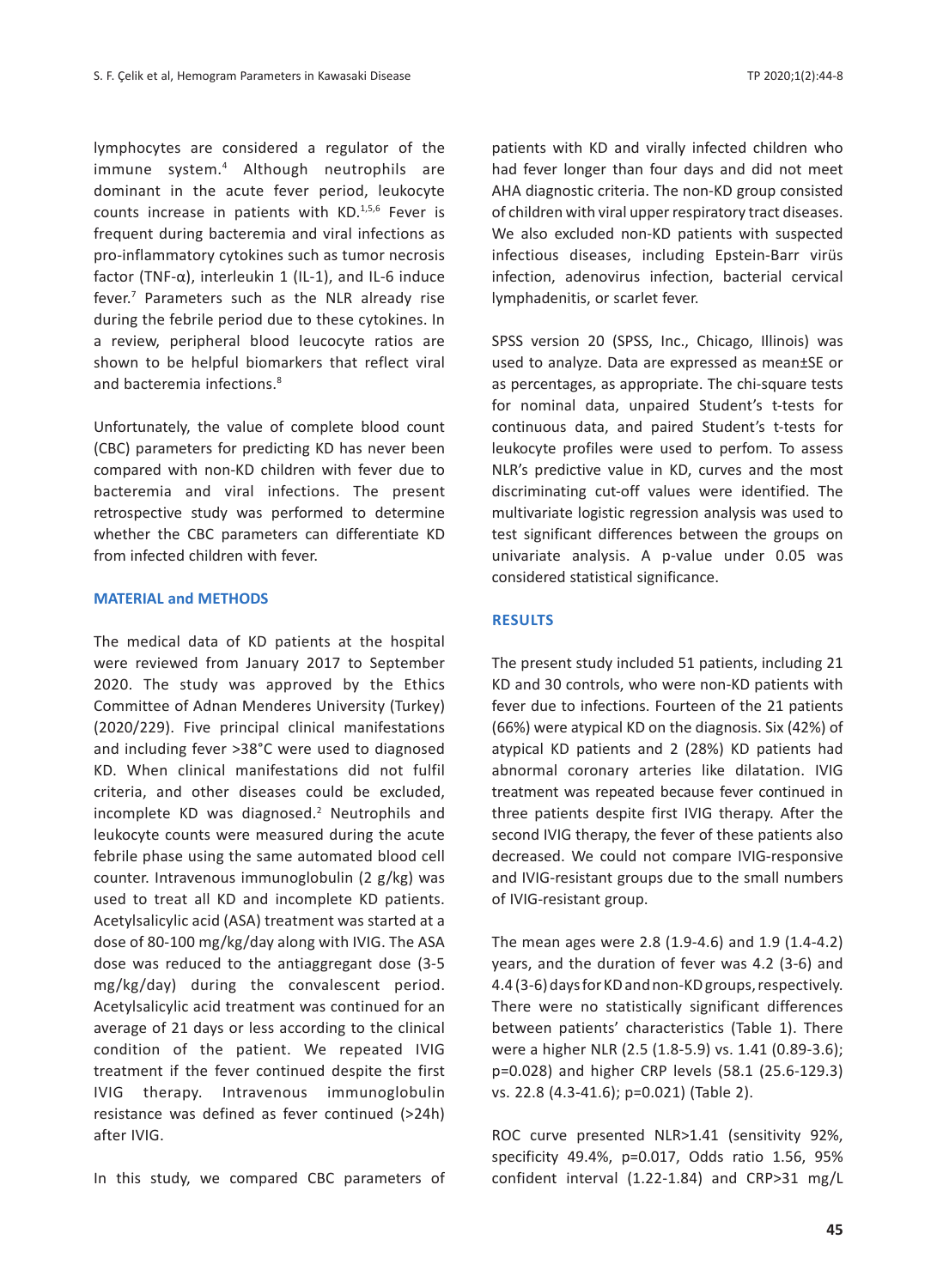| Table 1. Patients' characteristics and clinical symptoms                                                                                                                     |                                                                                                |                                         |                      |  |  |  |
|------------------------------------------------------------------------------------------------------------------------------------------------------------------------------|------------------------------------------------------------------------------------------------|-----------------------------------------|----------------------|--|--|--|
| <b>Groups</b>                                                                                                                                                                | $KD(n=21)$                                                                                     | Non-KD (n=30)                           | р                    |  |  |  |
| Age [year; median (IQR)]<br>Gender<br>Days of fever* [median (IQR)]<br>Oral change<br>Skin rash 0.143<br>Lymphadenopathy<br>Extremity change<br>Non-exudative conjunctivitis | $2.8(1.9-4.6)$<br>12M/9F<br>$4.2(3-6)$<br>15 (75%)<br>11 (55%)<br>4(20%)<br>5(25%)<br>12 (60%) | $1.9(1.4-4.2)$<br>16M/14F<br>$4.4(3-6)$ | 0.16<br>0.48<br>0.24 |  |  |  |

*Some datas are presented by percentage and median with interquartile range (IQR). \*p<0.05*

#### **Table 2. Patients' laboratory data**

| <b>Groups</b>                     | $KD(n=21)$          | Non-KD $(n=30)$     |          |
|-----------------------------------|---------------------|---------------------|----------|
|                                   |                     |                     |          |
| WBC (x1000/mm <sup>3</sup> )      | $12(7.8-14.2)$      | $12.5(8.4-15.4)$    | 0.594    |
| Hemoglobulin (g/dL)               | 12.4 (11.7-12.8)    | $12.5(11.6-13.1)$   | 0.4810   |
| Lymphocyte (%)                    | 30.6 (18.3-29.6)    | 39.9 (28.2-51.4.)   | $0.043*$ |
| Neutrophil (%)                    | 66.5 (53.6-81)      | $51.1(33-61.5)$     | $0.041*$ |
| Neutrophil to lymphocyte ratio    | $2.5(1.8-5.9)$      | $1.41(0.89-3.6)$    | $0.028*$ |
| Platelet (x1000/mm <sup>3</sup> ) | 325.4 (158.2-402.4) | 316.4 (282.5-401.6) | 0.75     |
| $CRP$ (mg/L)                      | 58.1(25.6-129.3)    | 22.8 (4.3-41.6)     | $0.021*$ |
|                                   |                     |                     |          |

*The data are presented by percentage and median with interquartile range (IQR). \*p<0.05* 

| Table 3. The multivariate and univariate analyzes of KD group |                    |                       |                                  |                                                                  |  |  |
|---------------------------------------------------------------|--------------------|-----------------------|----------------------------------|------------------------------------------------------------------|--|--|
|                                                               | <b>Sensitivity</b> | <b>Specificity</b>    | p-value                          | Odds ratio (95% confident interval)                              |  |  |
| NLR>1.41<br>CRP > 31 mg/L<br>NLR>1.41 and CRP>31 mg/L         | 92%<br>83%<br>84%  | 49.4%<br>61%<br>73.4% | $0.017*$<br>$0.021*$<br>$0.001*$ | $1.56(1.22 - 1.84)$<br>$11.6(1.21-118.5)$<br>24.84 (2.41-198.53) |  |  |

*NLR: Neutrophil to lymphocyte ratio. \*p<0.05*

(sensitivity 83%, specificity 61%, p=0.021. Odds ratio 11.6, 95% confident interval (1.21-118.5)), When combining NLR> 1.41 and CRP> 31 mg/L, there was a higher odds ratio of 24.84 (95% confident interval 2.41-198.53) of KD prediction possibility (Table 3).

### **Discussion**

An accurate diagnosis of KD is essential because of the possibility of life-threatening complications. Despite of well-established diagnostic criteria, KD diagnoses are still challenging, especially for incomplete KD forms.<sup>9</sup>

Neutrophils show increased inflammatory mediator

secretion while lymphocytes represent immune regulatory response.<sup>4</sup> NLR and PLR are helpful predictors in IVIG resistance patients with KD.10-12 Yan and et al.<sup>13</sup> compared with KD and suspected KD patients, and similar to our results, they claimed that the cut-off value of NLR of 1.33 has a high sensitivity predictive value for KD.

In the present study, the cut-off value of NLR of 1.41 has an odds ratio of 1.56 (1.22-1.84) has a predictive value to KD's diagnosis. This value has a higher sensitivity to diagnose KD.

According to AHA guidelines for incomplete KD diagnosis, ESR ≥40 mm/hour and/or CRP >30 mg/L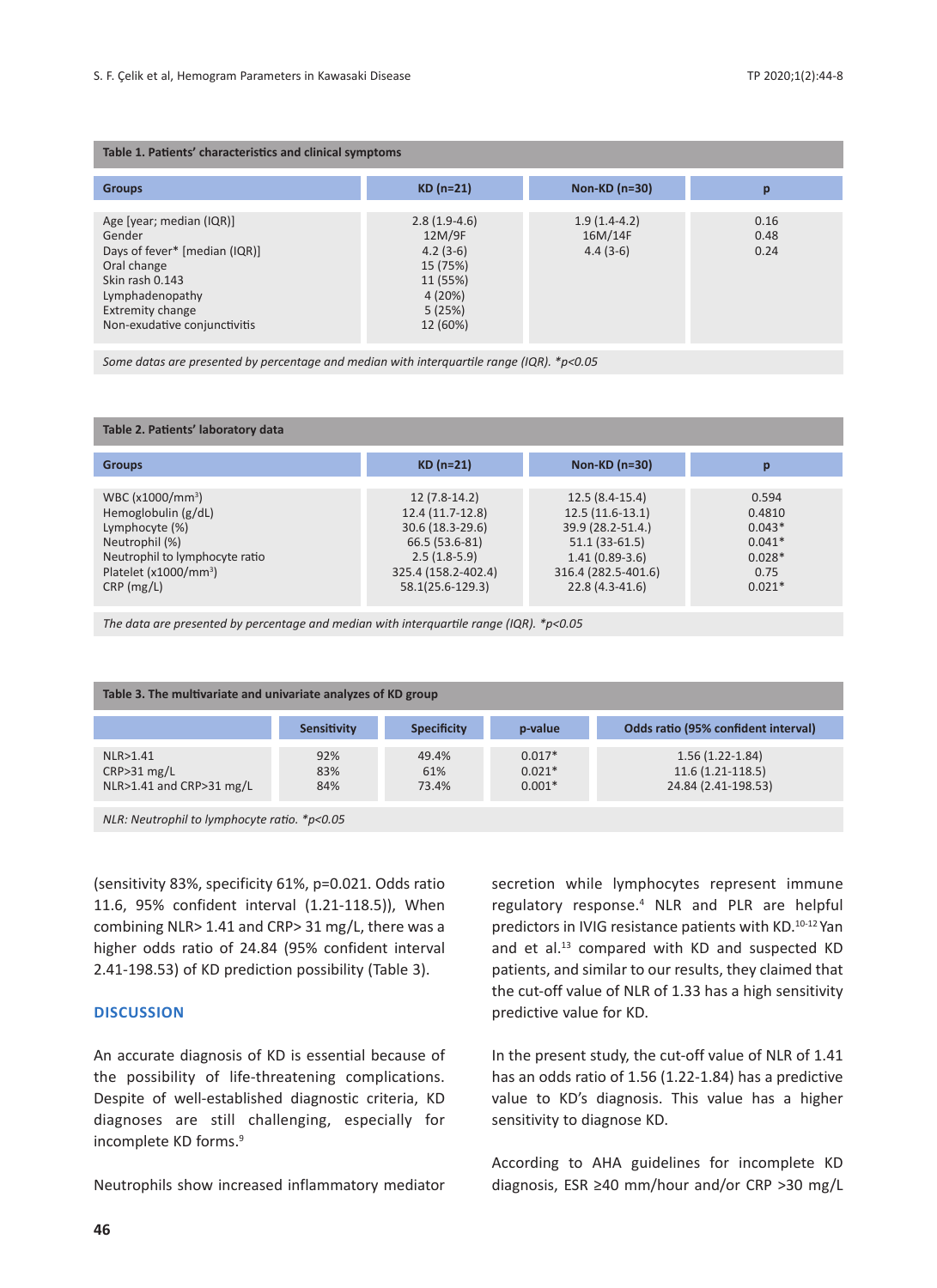are thought supplementary laboratory data.<sup>14</sup> In this study, we used CRP levels to show inflammation status and they they can also be a discriminative factor. We showed that the CRP>31 mg/L could be used as a predictive value with an odds ratio of 11.6 (95% confident interval 1.21-118.5, sensitivity 83%, specificity 61%, p=0.021).

During inflammatory conditions as in infectious diseases CRP levels are elevated. Clinicians must be careful to evaluate CRP levels and rule out other systemic inflammation diseases and infections because CRP level >31 mg/L is commonly seen during inflammatory diseases and infections in children. So, we combined the cut-off values of NLR and CRP to determine a higher odds ratio. When combining NLR >1.41 and CRP >31 mg/L, there was a higher odds ratio of 24.84 (95% confident interval (2.41-198.53) of KD predicting possibility. It has a lower sensitivity but better specificity than using NLR or CRP alone. As presented in the present study, the febrile days ranged from 3 to 6 days. Therefore, if patients had a fever longer than three days, NLR and CRP should be evaluated as early as when suspected from KD.

This study has some limitations. First, this study was a retrospective study. Second, although the causes of fever in the controls were attributed to viral infections, the definitive diagnosis with molecular/ serolojical tests could not be made. Further studies should focus on the CBC parameters that can discriminate KD from children with other infections and healthy children.

## **CONCLUSION**

When clinicians suspect KD, we recommend checking CRP and NLR values if the patients had a fever longer than three days. Their odds ratios can ensure clinicians with a beneficial tool for discrimination. The neutrophil-to-lymphocyte ratio is a cheap and simple test. The neutrophil-to-lymphocyte ratio and CRP can be used to distinguish KD patients from virally infected children.

**Ethics Committee Approval:** The study was approved by the Ethics Committee of Adnan Menderes University (3.12.2020/229).

**Conflict of Interest:** The study was approved by the Ethics Committee of Adnan Menderes University (Turkey).

**Funding:** The authors received no financial support for the research, authorship, and/or publication of this article.

**Informed Consent:** Parents of the patient provided informed consent to publish the report.

## **REFERENCES**

- 1. Demir F, Karadeniz C, Özdemir R, Yozgat Y, Çelegen K, Karaaslan U, Demirol M, Meşe T, Ünal N. Usefulness of neutrophil to lymphocyte ratio in prediction of coronary artery lesions in patients with Kawasaki disease. Balkan Med J 2015;32:371.
	- https://doi.org/10.5152/balkanmedj.2015.151108
- 2. Newburger JW, Takahashi M, Gerber MA, Gewitz MH, Tani LY, Burns JC, Shulman ST, et al. Diagnosis, treatment, and long-term management of Kawasaki disease: a statement for health professionals from the Committee on Rheumatic Fever, Endocarditis and Kawasaki Disease, Council on Cardiovascular Disease in the Young, American Heart Association. Circulation 2004;110:2747-71.

https://doi.org/10.1161/01.CIR.0000145143.19711.78

- 3. Zahorec R. Ratio of neutrophil to lymphocyte countsrapid and simple parameter of systemic inflammation and stress in critically ill. Bratislavske lekarske listy 2001;102:5-14.
- 4. Azab B, Zaher M, Weiserbs KF, Torbey E, Lacossiere K, Gaddam S, Gobunsuy R, et al. Usefulness of neutrophil to lymphocyte ratio in predicting short-and long-term mortality after non-ST-elevation myocardial infarction. The Am J Cardiol. 2010;106:470-6. https://doi.org/10.1016/j.amjcard.2010.03.062
- 5. Kobayashi T, Inoue Y, Takeuchi K, Okada Y, Tamura K, Tomomasa T, Kobayashi T, Morikawa A. Prediction of intravenous immunoglobulin unresponsiveness in patients with Kawasaki disease. Circulation 2006;113:2606-12.

https://doi.org/10.1161/CIRCULATIONAHA.105.592865

6. Kim T, Choi W, Woo CW, Choi B, Lee J, Lee K, Son C, Lee J. Predictive risk factors for coronary artery abnormalities in Kawasaki disease. European J of Pediatrics 2007;166:421-5.

https://doi.org/10.1007/s00431-006-0251-8

- 7. Choi J, Min HJ, Shin JS. Increased levels of HMGB1 and pro-inflammatory cytokines in children with febrile seizures. J Neuroinflammation 2011;8:135. https://doi.org/10.1186/1742-2094-8-135
- 8. Russell CD, Parajuli A, Gale HJ, Bulteel NS, Schuetz P, de Jager CP, Loonen AJ, et al. The utility of peripheral blood leucocyte ratios as biomarkers in infectious diseases: A systematic review and meta-analysis. J Infec. 2019;78:339-48.

https://doi.org/10.1016/j.jinf.2019.02.006

9. Kato H, Ichinose E, Yoshioka F, Takechi T, Matsunaga S, Suzuki K, Rikitake N. Fate of coronary aneurysms in Kawasaki disease: serial coronary angiography and long-term follow-up study. The Am J Cardiol.